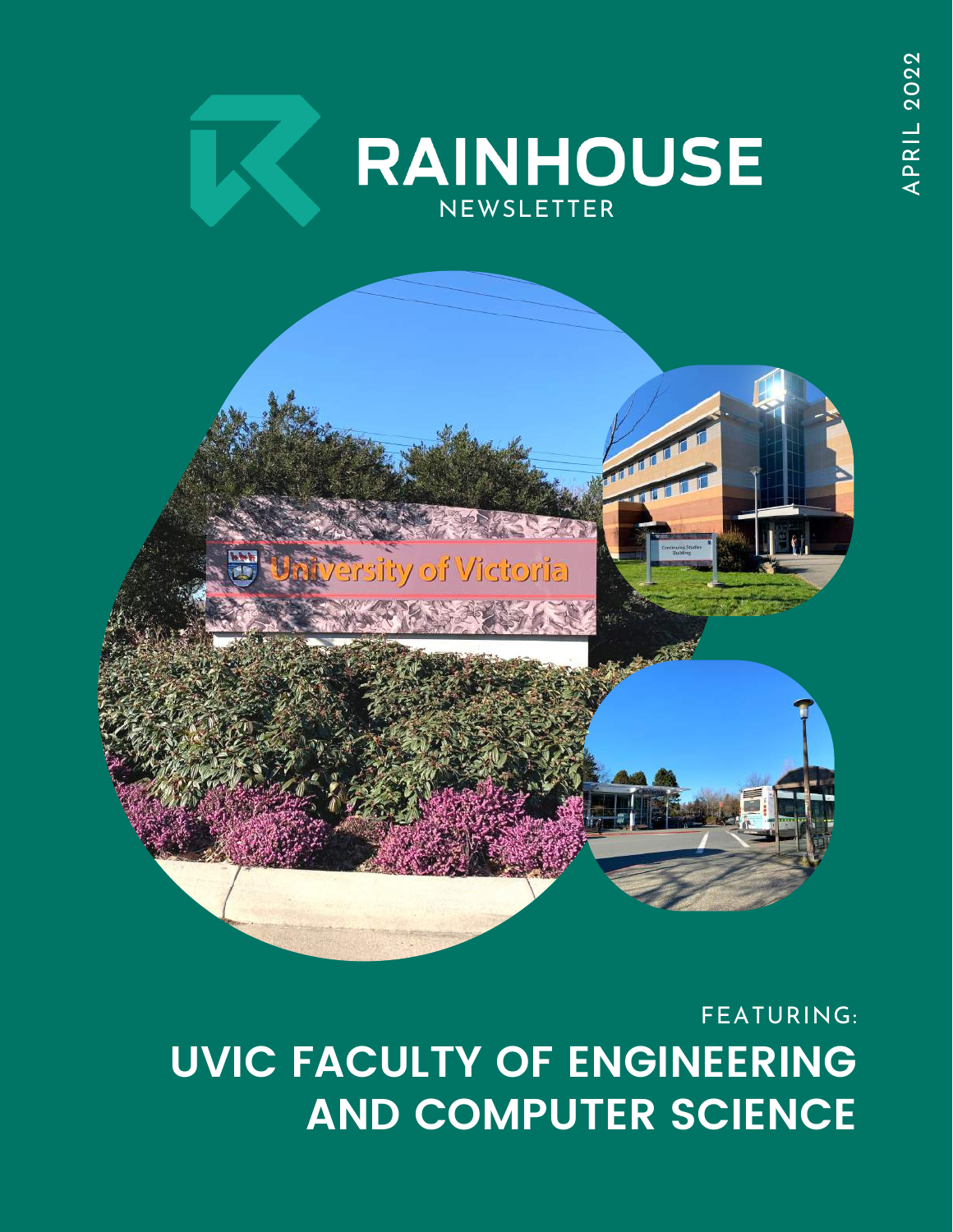### **OUR RELATIONSHIP WITH THE UNIVERSITY OF VICTORIA**

The strongest of Rainhouse's core values is collaboration. Ray Brougham, Rainhouse's president, truly believes that collaboration is key to making progress in every aspect, whether in business, academics, or with the community. This motto started after living in a remote community and spending 18 years in the woods product industry, where he witnessed how competing companies worked together out of necessity. Their cooperative attitude led to friendly and complementary relationships that benefited everyone, even while being competitors in the industry.

Ray extended his beliefs to Rainhouse's core values and has strived to support the next generation of manufacturers and engineers, promote manufacturing and engineering on Vancouver Island, BC, and Canada, and create a positive impact and connection with the community.

#### **N EWS L E T T E R H I G H L I G H T S**

RAINHOUSE'S RELATIONSHIP WITH UVIC

THE UNIVERSITY OF VICTORIA

ENGINEERING AND COMPUTER SCIENCE **FACULTY** 

Thus far, we can exemplify our collaboration and the strong relationship we've built with UVic by discussing our research partners for R&D projects, our engineering team experiences, and our annual engineering showcase.



Zuomin Dong.

On the research partnership front, Rainhouse is working with Professor **Zuomin Dong.** He leads the University of Victoria's Clean transportation research team and has vast experience with hybridelectric technologies for cleaner and lower-cost fuel alternatives. He has been helping Rainhouse with its battery manufacturing venture by sharing his knowledge, expertise, and suitable sources to advance our growth into the emerging lithium-ion market.

Similarly, Rainhouse's research and development department has worked closely with Professor **Keivan Ahmadi** to develop smart cutting tools for the aerospace industry. Professor Ahmadi has the ability to explain a complex problem in a simple way, allowing us to assimilate the problem and find the best possible solution. This ability circles back to him being an excellent professor. His responsive and communicative approach has been key to moving our project from a conceptualized idea to proof of concept.

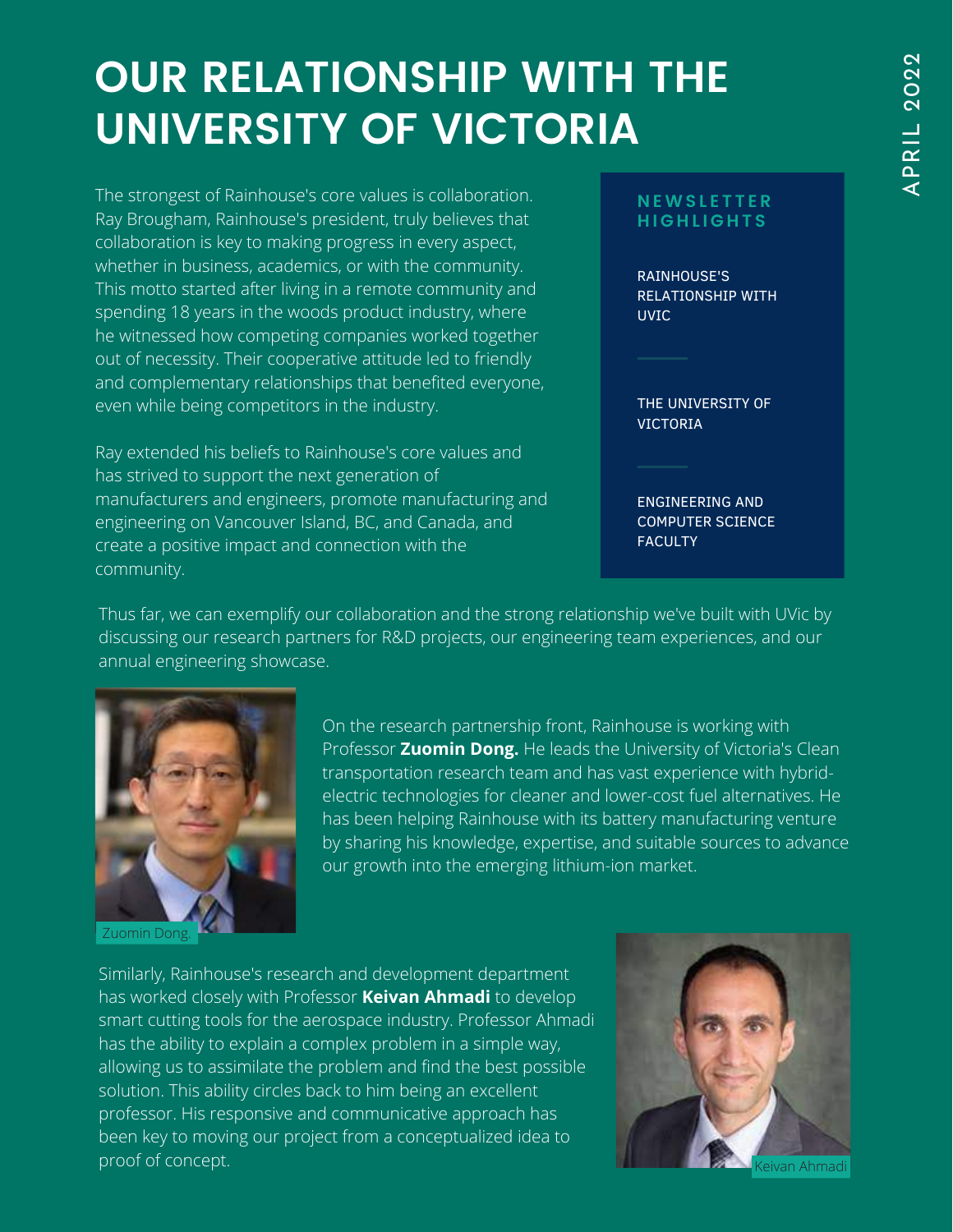# **COLLABORATION WITH UVIC.**

Rainhouse takes pride in having an engineering team filled with UVic graduates from different specialties that support innovation and development projects. We asked our team to share some insights on their experience, and the value UVic provided while forming them as engineers.



Rainhouse team, Mina Hoorfar and Lauren Stamhuis

Anthony Maki is one of Rainhouse's Mechanical Engineers and UVic graduates. He provides his engineering expertise and direction to junior engineers and was appointed Project Manager within our Research and Development Department. Since Anthony was little, he enjoyed finding challenges and solving problems which led him to the engineering field. He thoroughly enjoyed the engineering program as "the courses were well thought out and the professors were great," which, in addition to his entrepreneurial spirit, were key to leading Rainhouse's R&D department.

Matt MacLeod is our most recent addition to the engineering team. He is also part of UVic's alumni with a degree in Electrical Engineering. He specialized in computer engineering has been essential to R&D projects. Just like Anthony, he knew he wanted to pursue an engineering degree since he was young because of his interest for math and physics. From his time at UVic, he "valued the atmosphere and the group of people he studied with; they were always nice and collaborative."

On the contrary to Matt and Anthony, Carling stokes never thought engineering would be her thing. Carling is creative, artistic, and a very skilled painter. After traveling the world, she was ready to go back to school and discovered how engineering was the perfect combination of creativity, design, and logic; thus, she enrolled at UVic and is now part of the Mechanical Engineering Alumni. Her "favorite part of studying at UVic was the camaraderie and the diversity of students" she "appreciates being able to experience contrast and a nice blend of cultures."

Andrew Hangen is Rainhouse's Electrical Engineer and also a UVic graduate. He "choose to attend UVic because it offers a very competitive engineering program and all the perks of living and enjoying the island." He is pleased with his decision because he has worked on Rainhouse's battery manufacturing project since the beginning and is "obtaining valuable work experience in a reputable and well-established company."

We also wanted to share the prerspective of an actual UVic student who is currently completing his Co-op term at Rainhouse. Angus DeCosse said he has "enjoyed the labs and putting into practice what he learned during lectures." He looks forward to completing his electrical engineering degree and officially being a UVic Engineering and Computer Science Graduate.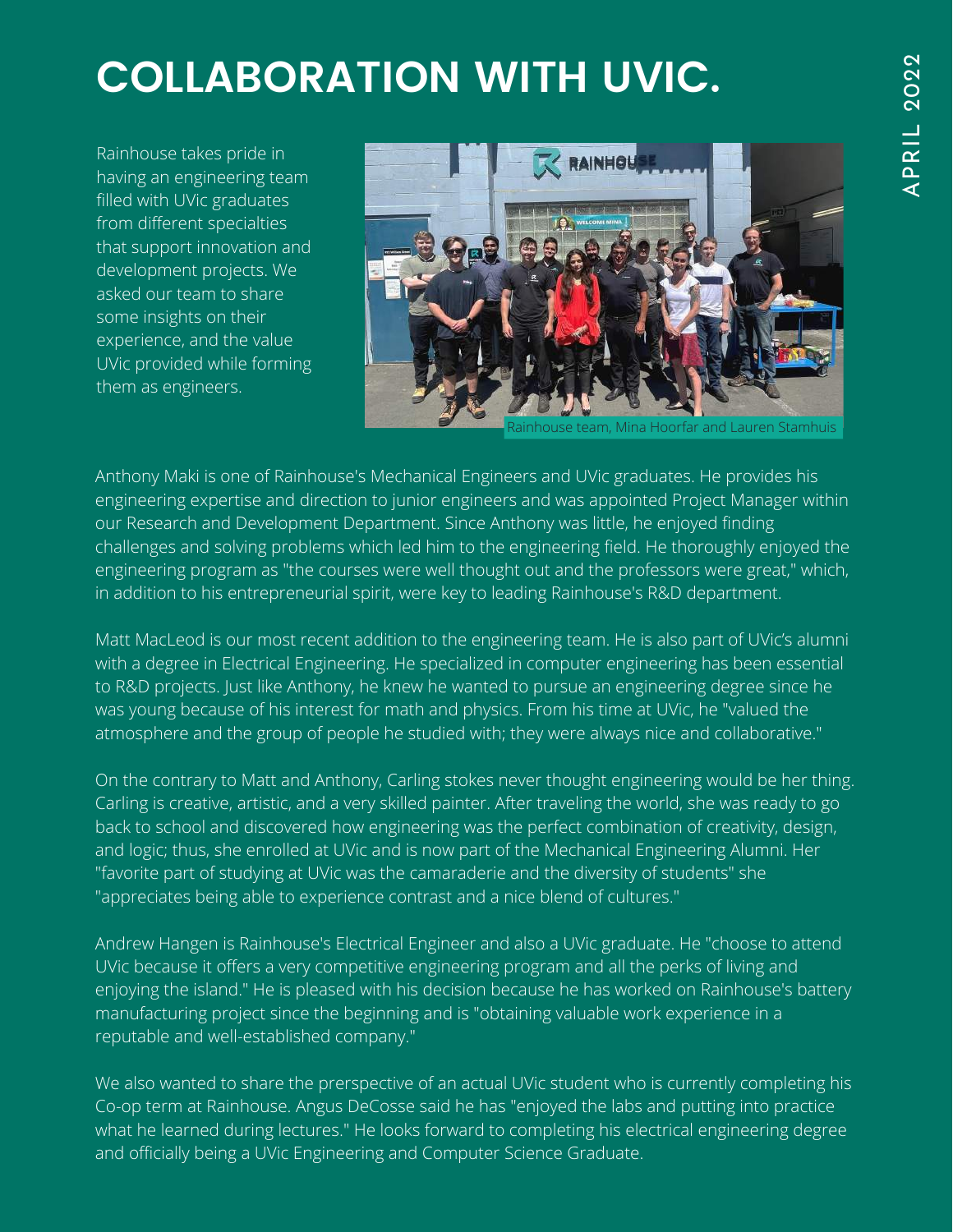# **COLLABORATION WITH UVIC.**

Ray Brougham himself is a UVic mechanical engineering graduate, and he never lost touch with the university. On the contrary, he worked on strengthening his connection and recently became part of UVic's Mechanical engineering advisory board to assist faculty in setting a strategic plan with clear and measurable metrics. To continue his involvement and support to new engineers, he started hosting an annual showcase event to enable engineering students to present their innovative projects, increase awareness of engineering on the island, and create networking opportunities.



Mina Hoorfar visit to Rainhouse in 2021

The last two editions of the engineering showcase have been done in partnership with Babcock Canada and UVic's engineering and computer science department. Lauren Stamhuis, the development coordinator for the faculty of engineering, has been exceptional at helping us organize the logistics, volunteers, and many other tasks required to have a successful event. She is always cheerful, communicative, and has the best attitude to tackle all the challenges that arise when hosting an event. We love to see how collaboration is a collective effort when working with everyone at Uvic.



UVic's engineering faculty participation on the 2019 Rainhouse Engineering Showcase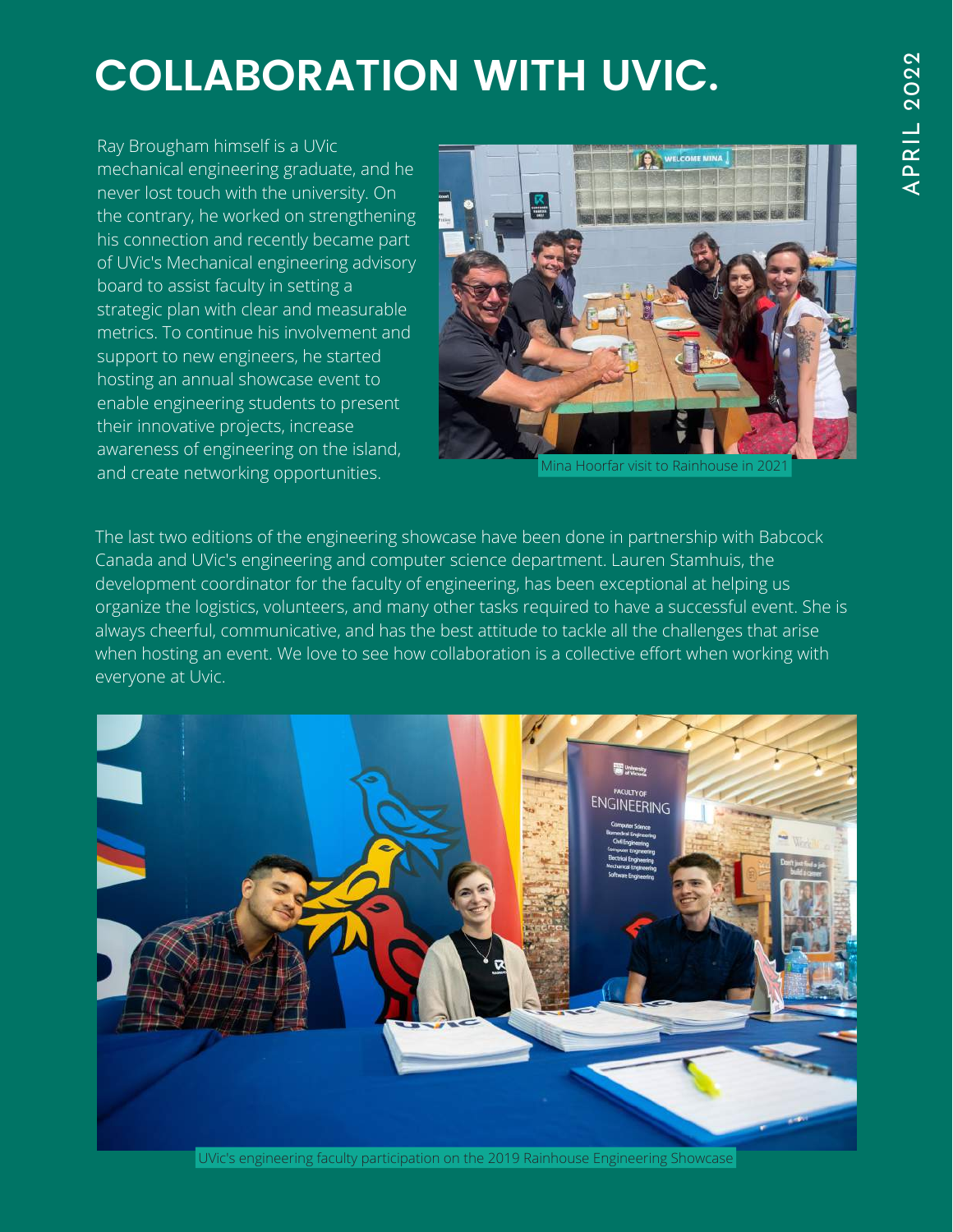#### **THEUNI VER** $\boldsymbol{\mathcal{G}}$ **I TY**



The University of Victoria is one of Canada's leading research-intensive universities that offers lifechanging, hands-on learning experiences to more than 21,000 students on the edge of the BC coast.

It is renowned for its research impact and dynamic learning opportunities. As a hub of transformational research, the UVic faculty, staff, and students make a critical difference on issues that matter to people, places, and the planet. Their commitment allows UVic to retain its place in the top one percent of universities in the world and be on the top 300 globally for research impact across all sciences.

UVic consistently publishes a higher proportion of research based on international collaborations than any other University in North America. Their community and organizational partnerships play a key role in generating strong impact, from scientific and business breakthroughs to achievements in culture and creativity.